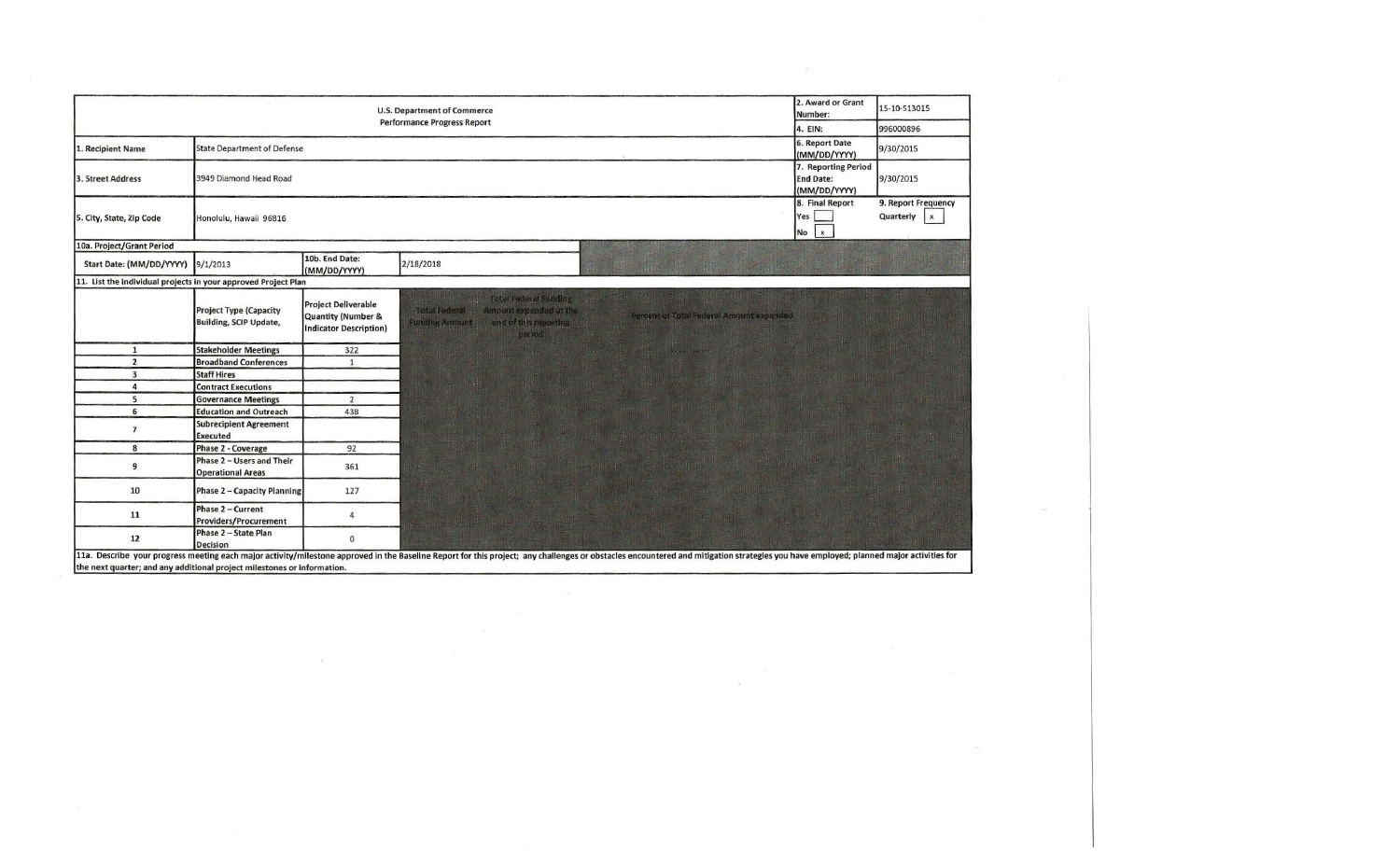Hawaii continues its long term efforts of outreach and education. To that end, the SPOC invited upper management of FirstNet, Kennedy & Parkinson, to present at a specially called meeting of the Governor and his Cabinet me new to FirstNet since the beginning of 2015. This meeting is/was key to continue to build a governance structure for oversight of public safety interoperable communications of which FirstNet is key in long term planning ac this meeting was reflected in attendance at the August State Consultation meeting where the Governor and key officials joined stakeholders in discussing FirstNet and its implications in Hawaii. Stakeholder meetings reflect reached in preparation for the State Consultation and data collection. The FN coordinator attended the CA State Consulation in preparation for the HI consultation and used some information from that meeting, and discussion states, to finalize the Agenda for Hawaii. Two governance meetings were held in this quarter; work continues to develop this group more fully. Education and outreach numbers reflect the on-going efforts to bring stakeholde the State and the counties to the table for input to the data collection, and overall knowledge of the NPSBN. During this quarter, efforts to obtain information and data for the coverage mapping due was an emphasis. Outrea the counties' emergency managers, state agencies, all were contacted and information received to provide Hawaii information by the 9/30 deadline. With users and operational areas, outreach was done in the counties, through e911 Board meetings, state agency meetings--all were focused on the particularly identified matter of identifying key players and how their communications processses currently work and what is needed. this is an on-going e meetings included discussions of capacity planning, and two meetings in the counties were targeting what type of capacity is expected by deployment of the NPSBN. There were no procurements, but there was engagemnt with the procurement office. There were several large successes during this quarter: the FN/Governor and Governor's cabinet meeting, the State Consultation which engaged over 150 individuals who stayed and participated actively in meeting the data collection deadline with over 65% of state data submitted, the SCIP workshop which included discussion of a forward plan for the NPSBN. The challenges remain consistent: the lack of resources, the amount o stakeholders and the costs associated, development of a strong governance group; the numbers of weather related challenges that have made it difficult for at least one of the counties to provide adequate information for pl of these challenges comes from continued building of personal relationships and building upon existing relationships. A key milestone projected for the next quarter is to make more solid the Governance group, continue to o from the counties and state agencies that will better reflect the needs of the state in the FN RFP which we expect to do by the end of October. Another challenge is to keep providing input from the state regarding Notices from FN.

11b. If the project team anticipates requesting any changes to the approved Baseline Report in the next quarter, describe those below. Note that any substantive changes to the Baseline Report must be approved by the Depart Commerce before implementation.

11c. Provide any other information that would be useful to NTIA as it assesses this project's progress.

This project is resource challenged, both in personnel and dollars. The travel that is necessary to engage stakeholders from throughout the state and counties, plus the travel to keep the SPOC and at least one or two other the national efforts is very limited. Without in person meetings, which are essential at this point in the planning, progress will be slow.

11d. Describe any success stories or best practices you have identified. Please be as specific as possible.<br>1) FN/Governo & cabinet in person meeting; state consultaion engaging over 150 participants, including a represent trategies

12. Personnel

12a. If the project is not fully staffed, describe how any lack of staffing may impact the project's time line and when the project will be fully staffed.

Lack of staffing continues to be a challenge. Current staff already have full time responsibilities which are also critical. While there is a synergy, it is still a challenge to keep current and keep up the performance we

| 12b. Staffing Table                                                                                                                   |                       |                            |                                                                                                |                      |                               |                   |                 |                                         |                                          |
|---------------------------------------------------------------------------------------------------------------------------------------|-----------------------|----------------------------|------------------------------------------------------------------------------------------------|----------------------|-------------------------------|-------------------|-----------------|-----------------------------------------|------------------------------------------|
| <b>Job Title</b>                                                                                                                      | FTE%                  |                            | Project (s) Assigned                                                                           |                      |                               |                   |                 |                                         | Change                                   |
| Statewide Interoperable<br>Communcations Coordinator                                                                                  |                       |                            | only half salary taken from SLIGP; other half supported throug Homeland Security<br><b>Yes</b> |                      |                               |                   |                 |                                         |                                          |
|                                                                                                                                       |                       |                            |                                                                                                |                      |                               |                   |                 |                                         |                                          |
| 13. Subcontracts (Vendors and/or Subrecipients)                                                                                       |                       |                            |                                                                                                |                      |                               |                   |                 |                                         |                                          |
| 13a. Subcontracts Table - Include all subcontractors. The totals from this table must equal the "Subcontracts Total" in Question 14f. |                       |                            |                                                                                                |                      |                               |                   |                 |                                         |                                          |
| Name                                                                                                                                  |                       | <b>Subcontract Purpose</b> | Type<br>(Vendor/Subrec.)                                                                       | RFP/RFQ Issued (Y/N) | Contract<br>Executed<br>(Y/N) | <b>Start Date</b> | <b>End Date</b> | <b>Total Federal Funds</b><br>Allocated | <b>Total Matching Funds</b><br>Allocated |
| Keller and Heckman                                                                                                                    | Legal consultation    |                            | vender prime                                                                                   |                      | Y                             | Fall 2013         | 6/30/2015       | \$200,000.00                            | \$0.00                                   |
| Keller and Heckman                                                                                                                    | Legal consultation    |                            | vender prime                                                                                   |                      | $\mathbf{v}$                  | 8/4/2015          | 6/30/2016       | \$95,000.00                             | \$0.00                                   |
| <b>SSFM</b>                                                                                                                           | Outreach and Planning |                            | vender prime                                                                                   |                      | $\checkmark$                  | 4/15/2015         | 7/1/2016        | \$248,323.00                            | \$0.00                                   |
|                                                                                                                                       |                       |                            |                                                                                                |                      |                               |                   |                 |                                         |                                          |